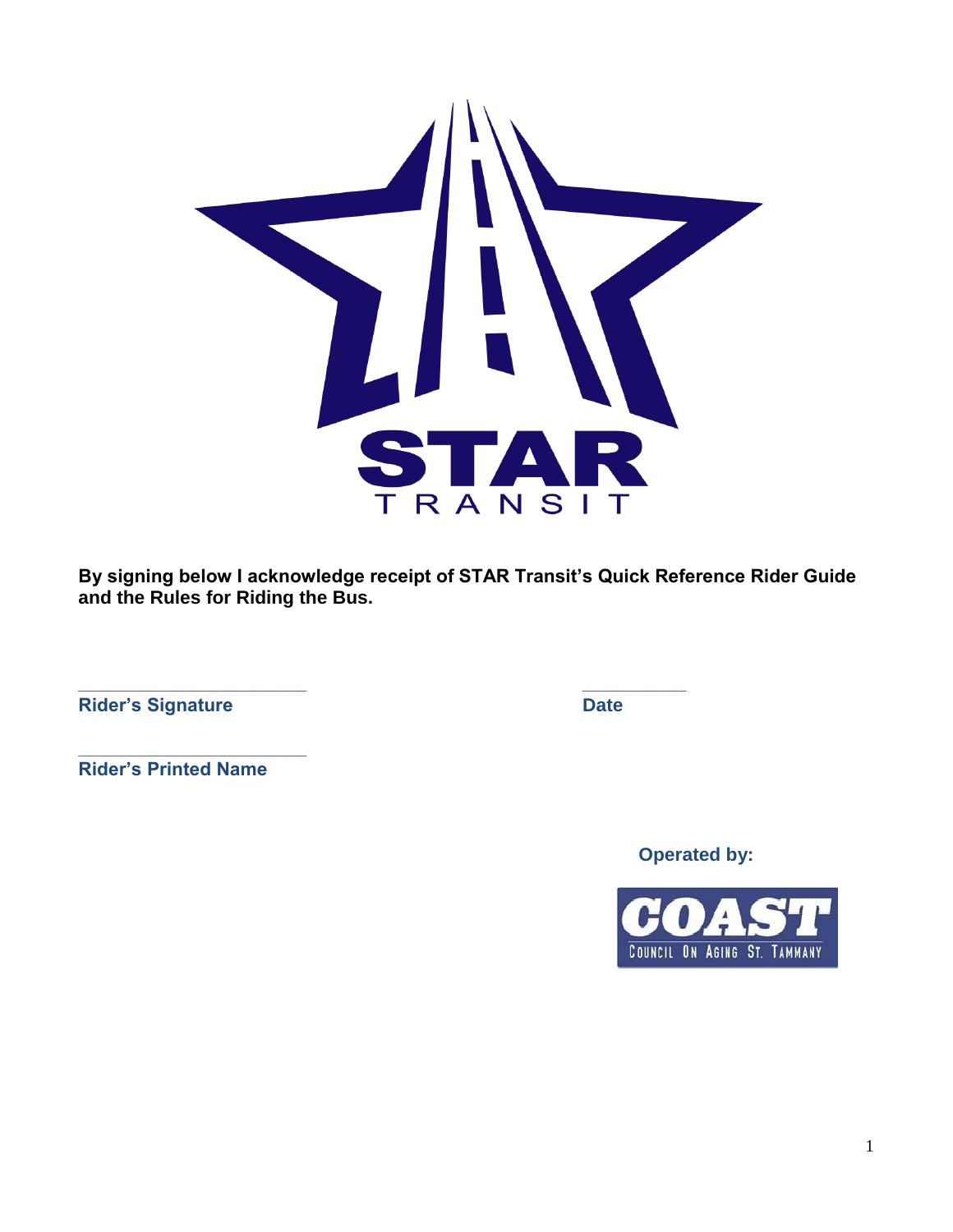

**By signing below I acknowledge receipt of STAR Transit's Quick Reference Rider Guide and the Rules for Riding the Bus.**

**\_\_\_\_\_\_\_\_\_\_\_\_\_\_\_\_\_\_\_\_\_\_ \_\_\_\_\_\_\_\_\_\_**

**Rider's Signature Date** 

**\_\_\_\_\_\_\_\_\_\_\_\_\_\_\_\_\_\_\_\_\_\_ Rider's Printed Name**

**Operated by:**

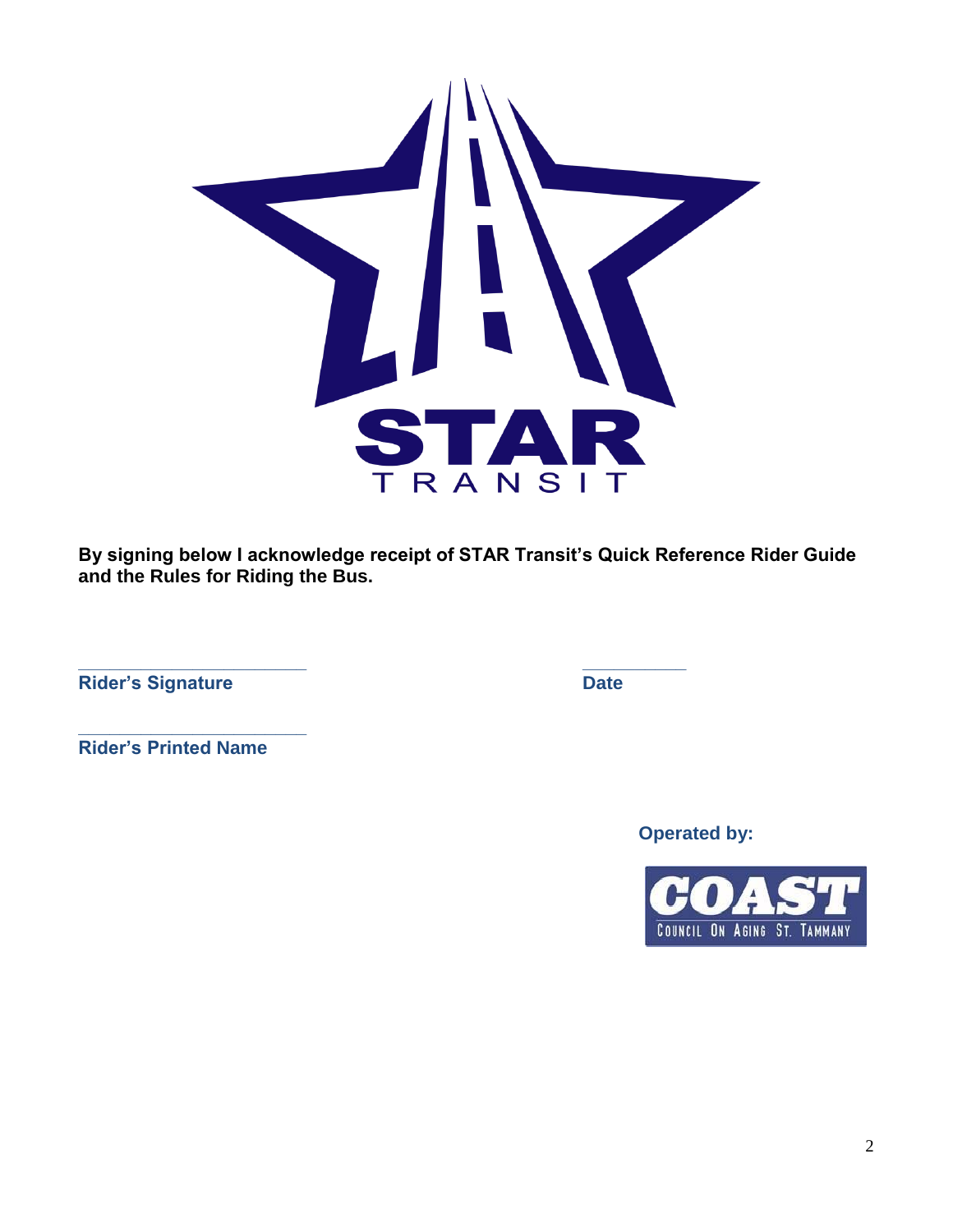# **STAR TRANSIT**

## **Quick Reference Rider Guide**

STAR Transit is a Non-Emergency Demand Response Transportation that is open to the general public of St Tammany Parish to meet the transportation needs of its residents. This includes but is not limited to Medical, Employment, Recreation, Social Activities, and shopping. Our goal is friendly customer service, experienced safe drivers and reliable transportation to the general public.

STAR Transit will not directly or through contractual or other arrangements, discriminate on the basis of race, color, gender, national origin, or disability in the provision of services, program benefits, or employment. The system provides fully accessible transportation for persons with disabilities and will abide by all applicable federal, state and local laws and regulations.

#### **Contact Information:**

(985) 327-0185

#### **Ridership Eligibility:**

STAR Transit services are available to any person throughout the geographic area of St Tammany Parish. All children under the age of twelve (12) must be escorted by a person at least eighteen (18) years or older.

#### **STAR Transit URBAN:**

Urban areas are typically comprised of the cities of Slidell, Covington, Mandeville and parts of Lacombe.

#### **STAR Transit RURAL:**

Rural areas are typically comprised of the town of Pearl River, Folsom, Bush and parts of Lacombe. Rural areas are determined by the 2010 census map.

#### **Service Hours:**

Urban STAR Transit ride service hours are Monday through Friday, 7:00AM-5:00PM. Rural STAR Transit ride service hours are Monday through Friday, 7:00AM-4:00PM.

**No service will be available for the following observed holidays:** New Year's Day; Martin Luther King, Jr. Holiday; Mardi Gras Day; Good Friday; Memorial Day; Independence Day; Labor Day; Thanksgiving Day and Friday after; Christmas Eve and Christmas Day.

#### **Office Hours:**

Office hours are Monday through Friday, 7:30AM – 5PM. Monitored voice mail is available after hours, on weekends, and on holidays.

## **Scheduling:**

All reservations are made on a first come, first served basis and are taken Monday through Friday from 7:30 AM - 2:00PM. **Drivers are not allowed to take reservations for passengers.** To assure a ride, it is advisable to book your ride, make changes or cancellations at least 7 days in advance.

## **Please have the following information available when calling in a reservation:**

- Name of the passenger(s);
- Home address and phone number of passenger
- Telephone number and complete address of where passenger needs to go
- Date of the requested trip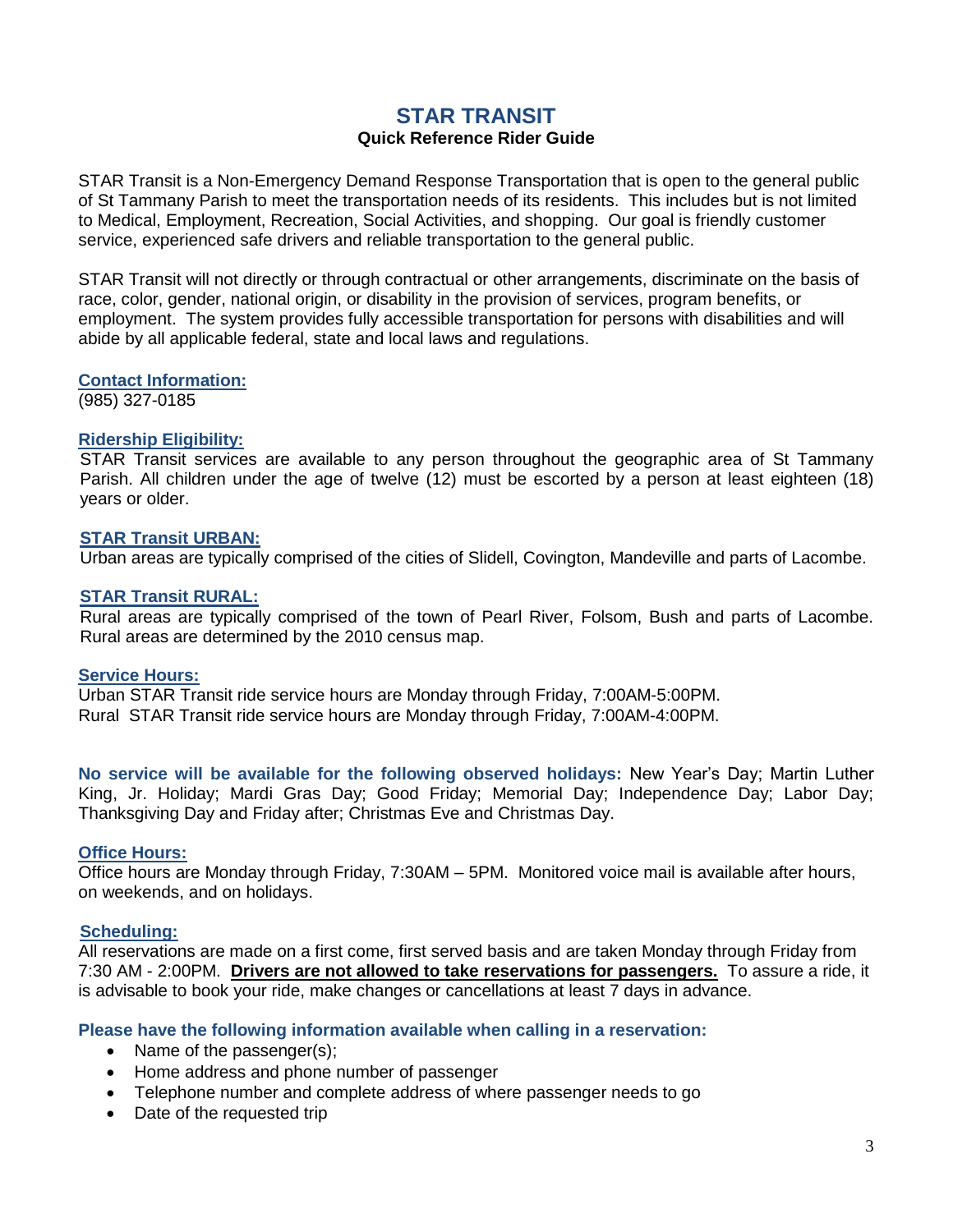- Time the passenger needs to arrive (appointment time)
- Time passenger needs to be picked up for the return trip home
- If applicable, type of assistance needs (mobility aids, impairments, etc.)
- Will there be a guest; child or Personal Care Attendant (PCA) accompanying the passenger

## **Making Changes:**

Due to scheduling limitations, riders are not allowed to change ride destination the day of the ride. All requests for a reservation and scheduling decisions are made at the call center by calling 985-327-0185. You may not board the bus and ask the driver to change your booked destination.

#### **Fares:**

STAR Transit fares are based upon the distance of the trips and will be told to the persons scheduling the trips at the time they schedule the trip. The fare applies to all persons, except a personal care attendant (PCA) accompanying an eligible rider, and children under the age of five (5). **Exact fares must be paid prior to boarding the vehicle (cross the white line)**. Service will be refused or denied if the fare is not paid before boarding. Fares cannot be prepaid. Drivers cannot provide change at any time. One guest is allowed per rider at the same mileage rate as the passenger. Guests must be identified at the time the rider makes their reservation.

## **RIDERS WITHOUT PROPER FARE WILL NOT BE TRANSPORTED Current fare schedule:**

| Distance in Miles | Cost One-Way | <b>Cost Round-Trip</b> |
|-------------------|--------------|------------------------|
| $0 - 10$ miles    | \$1.50       | \$3.00                 |
| 11-25 miles       | \$2.50       | \$5.00                 |
| 26+ miles         | \$4.00       | \$8.00                 |

Drivers do not make unscheduled stops. Trips of 26 miles or greater are only reserved if the schedule permits. Passengers age sixty (60) and older are considered seniors and if they register as a COAST client, will be eligible for free fare. Disabled, Medicare cardholders and children between the ages of 6- 11 will be eligible for half-fare if they apply. Children under 5 years of age are allowed to ride free. Passengers under the age of twelve (12) must be escorted by a person at least eighteen (18) years or older.

## **Pickup Times/Wait Policy:**

Riders need to be ready for pickup at the beginning of the 30 minute pick-up window. Pick-up windows are planned to ensure clients arrive at their appointments on-time. The driver will wait for **FIVE** minutes after arrival. Upon arrival the driver will toot the horn to immediately notify the rider he/she is there. STAR Transit will also attempt to reach you by telephone. If the dispatcher cannot make contact with you, they will assume you are not taking your ride and you will be considered a no-show for that ride. Your return ride will be cancelled unless you notify us.

## **Delays:**

Due to the number of rides we provide, it is not always possible for buses to run exactly on schedule. It is important for you to allow **extra time** to assure your scheduling needs can be met. Drivers may be as late as 20 minutes past your scheduled pick-up window. **We do not offer 'will call' service.** If you are ready for pick-up more than 60 minutes earlier than your scheduled pick-up window, you can call to ask for your pick-up time to be moved. Original scheduled fares still apply and will not be waived. We will try to accommodate, but consideration will first be provided to other scheduled riders' pick-up windows.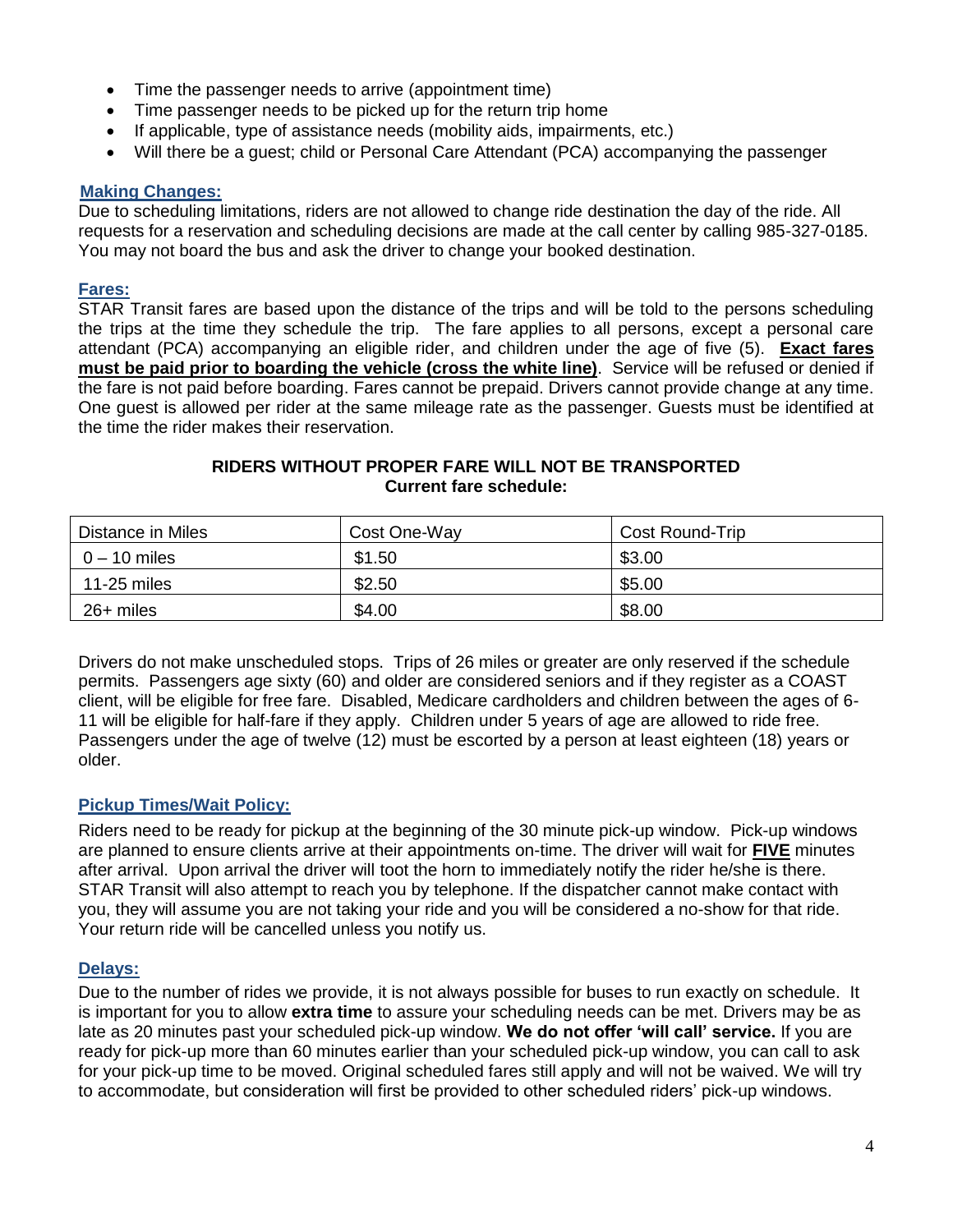### **Cancellations:**

If a passenger is unable to make a scheduled trip, he/she must call the scheduling office no later than one (1) hour prior to scheduled pick up time to cancel. STAR Transit office hours are 7:30AM to 5:00PM. Cancellations may be left on the monitored voice mail after hours, on weekends and on holidays. A passenger is allowed to have four (4) cancellations during a calendar month (1<sup>st</sup> to 30<sup>th</sup> or 31<sup>st</sup>). After the  $4<sup>th</sup>$  is issued, it will be considered a "No-Show" and will follow the No-Show policy listed below.

#### **"No-Shows":**

A "No-Show' is when a vehicle arrives at a pick up location, waits the allotted time, and the passenger does not get on the vehicle. Drivers may arrive at a passenger's pick up location within a one half (1/2) hour window. The driver is to wait no longer than five (5) minutes beyond the vehicle arrival time. STAR Transit will try to reach the rider by telephone within the 5 minutes to notify them the bus is outside. If the passenger is not at the pickup location in that time frame, it will be considered a "No-Show".

Each "No-Show" will be recorded. A notification will be sent to passengers by mail after each "No-Show". After three (3) "No-Shows" in a six (6) month period, the passenger will receive a notice by mail of a suspension and when the passenger is eligible to return to the service. Excessive cancellations and "no-Shows" may result in the cancellation of ridership for an extended period of time to be determined by STAR Transit.

Excessive cancellations – Excessive cancellations are more than 4 cancellations in one month, unless there are extenuating circumstances (family member could not call STAR Transit). Four (4) on-time cancellations in one month will equal one 'no show'. STAR Transit will then follow the "No show" policy.

#### **Service Animals:**

Only certified service animals will be permitted to ride on the STAR Transit system. Service animals include guide dogs used by persons with vision or hearing impairments, as well as dogs or other animals that provide aid to riders with mobility impairments. The rider must inform the scheduler that they are traveling with a service animal when they make their ride reservation.

#### **Mobility Devices:**

STAR Transit complies with the Americans with Disabilities Act (ADA) by accommodating all wheelchairs and mobility aids in use. Passengers may use wheelchairs, canes, walkers and other mobility devices on vehicles.

Wheelchairs must meet the ADA definition of a wheelchair. Wheelchair means a mobility aid belonging to any class of three-or more wheeled devices, usable indoors, designed or modified for and used by individuals with mobility impairments, whether operated manually or powered. Some large, powered mobility devices do not fit in our buses. If you have a concern, please mention it at time of making a request for a reservation.

Drivers are prohibited from lifting or carrying customers. For safety reasons, passengers using threewheel scooters will transfer out of their scooter into the seat of the vehicle. Drivers are not permitted to lift individuals required or wanting to transfer from a scooter or wheelchair to regular vehicle seating. Such riders must provide their own personal care attendant to assist in their transfer. (Such attendants will be permitted to ride without charge). Transportation will not be provided to passengers who refuse or otherwise neglect to furnish a needed PCA.

All mobility devices are required to be secured within the vehicles at all times. Drivers do not assist riders beyond the street curb.

## **Medical Equipment:**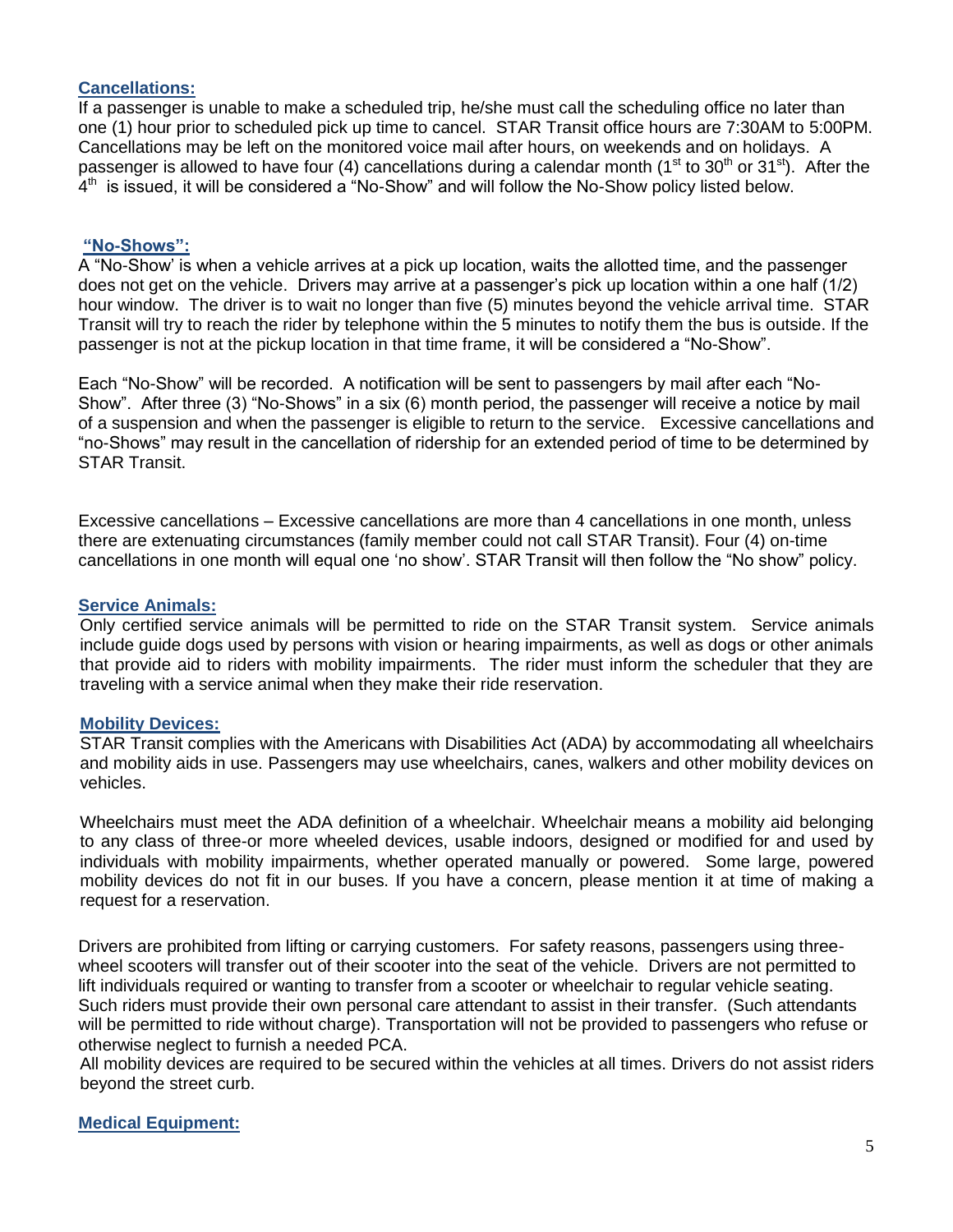Passengers may travel with portable oxygen or other equipment provided that the equipment does not violate rules concerning transportation of hazardous materials. For safety reasons, oxygen tanks and other equipment must be positively controlled/secured by the rider to prevent them from falling or becoming dislodged and striking other objects or passengers in the vehicle.

## **Seat Belt Policy:**

Seat belts or securement devices must be worn at all times and until the vehicle comes to a complete stop to ensure the safety of all riders and compliance with state laws. Passengers transported in wheelchairs must use lap and shoulder belts. Refusal to wear seat belts or the appropriate securement system will result in suspension of service. However, if a particular mobility device cannot be secured by the existing securement system, service will not be suspended and all accommodations will be attempted.

#### **Personal Assistance to Riders:**

Due to scheduling demands, drivers must limit personal assistance to riders. Drivers will be responsible for passengers entering and exiting the bus safely. Drivers are permitted to assist riders with activities directly related to boarding and disembarking the vehicle. Drivers will not perform any task which may cause injury to him/herself or the passenger. Drivers will not leave the bus unattended or unlocked, and will not leave the bus when other riders are on board except to operate the wheelchair lift. STAR Transit provides curb to curb service only.

**Passengers are responsible for all packages they bring on to the vehicle and are limited to the packages that they can carry and hold in their seat.** Riders may bring grocery or personal items purchased at stores on the vehicle, limited to what the rider can carry when boarding the bus (in one trip). Riders may not expect STAR Transit to transport furniture items, including televisions, cases of water, computers, equipment with gasoline, gardening items such as potting soil, or any items of weight exceeding 10 pounds.

#### **Conduct on the Bus:**

Passengers who use STAR Transit must be courteous and considerate both to drivers and other passengers. Drivers are responsible for the welfare and behavior of all passengers while on board the agency's vehicles. Likewise, passengers are expected to follow the driver's instructions regarding the same. Inappropriate conduct including behaviors which present a danger to other riders will not be tolerated.

The following behavior is inappropriate and will not be tolerated on agency vehicles.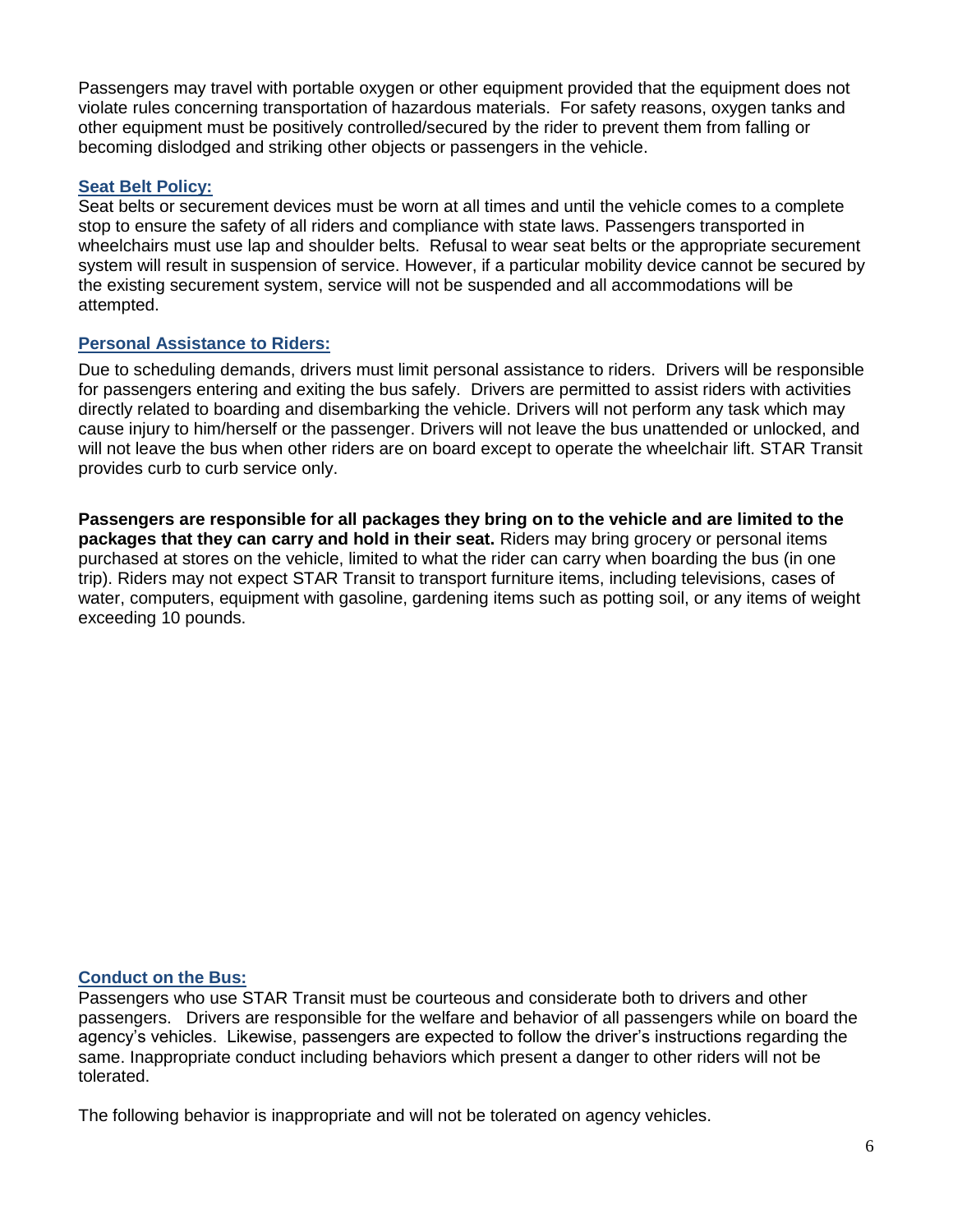## **Category 1 Violations:**

- 1. Carrying of Weapons
- 2. Fighting
- 3. Possession of Illegal Drugs
- 4. Having Open Containers of Alcohol on Vehicle
- 5. Destroying/vandalizing STAR Transit property

### **Category 2 Violations:**

- 1. Drinking non-alcoholic and/or eating (unless medically required)
- 2. Use of tobacco products
- 3. Foul and/or unacceptable language
- 4. Lack of good personal hygiene
- 5. Horseplay
- 6. Bothering other passengers
- 7. Listening to electronic devices without headphones
- 8. Disrespect for STAR Transit employees
- 9. Refusal to pay fares
- 10. Boards with more packages than can be secured in seat

STAR Transit will not tolerate a rider who violates any or all of the above. Riders committing Category 1 violations will be permanently terminated from the STAR Transit bus system. The rider may appeal this refusal of service according to the guidelines outlined below. In the interim, the rider will be suspended from utilizing the STAR Transit system until the decision of the appeal process.

Violation of Category 2 will result in a verbal warning for the first incident. Incident #2 will result in a written warning. Three incidents will result in a one week suspension of that rider. A fourth incident will result in termination of service. The rider may appeal this refusal of service according to the guidelines outlined below. In either instance, the rider will receive written notification from the STAR Transit Coordinator of the suspension. If his or her appeal fails, they will be refused service.

## **Appeals Process For Suspension of Services:**

A rider who wishes to appeal a decision to suspend services has sixty (60) calendar days to file a written appeal with STAR Transit. The rider will be notified by the STAR Transit Coordinator within ten (10) business days of the receipt of the appeal or after the hearing in person. The STAR Transit Coordinator will also notify the St Tammany Parish Department of Grants of the appeal for suspended services. The individual making the appeal has the right to be heard in person and may be represented by an individual of his or her choice.

The St Tammany Parish Department of Grants staff will complete an investigation of the reasons for the suspension. The written notification will include the procedures which may be utilized to appeal the decision if unfavorable to the rider. The St Tammany Parish Department of Grants will make a decision within ten (10) business days after the hearing date and inform the individual of the decision in writing. Those who are denied service will be provided with the reasons the denial was upheld.

## **Title VI of the Civil Rights Act of 1964**

**Title VI of the Civil Rights Act of 1964** prohibits discrimination on the basis of race, color and national origin in programs and activities receiving Federal financial assistance.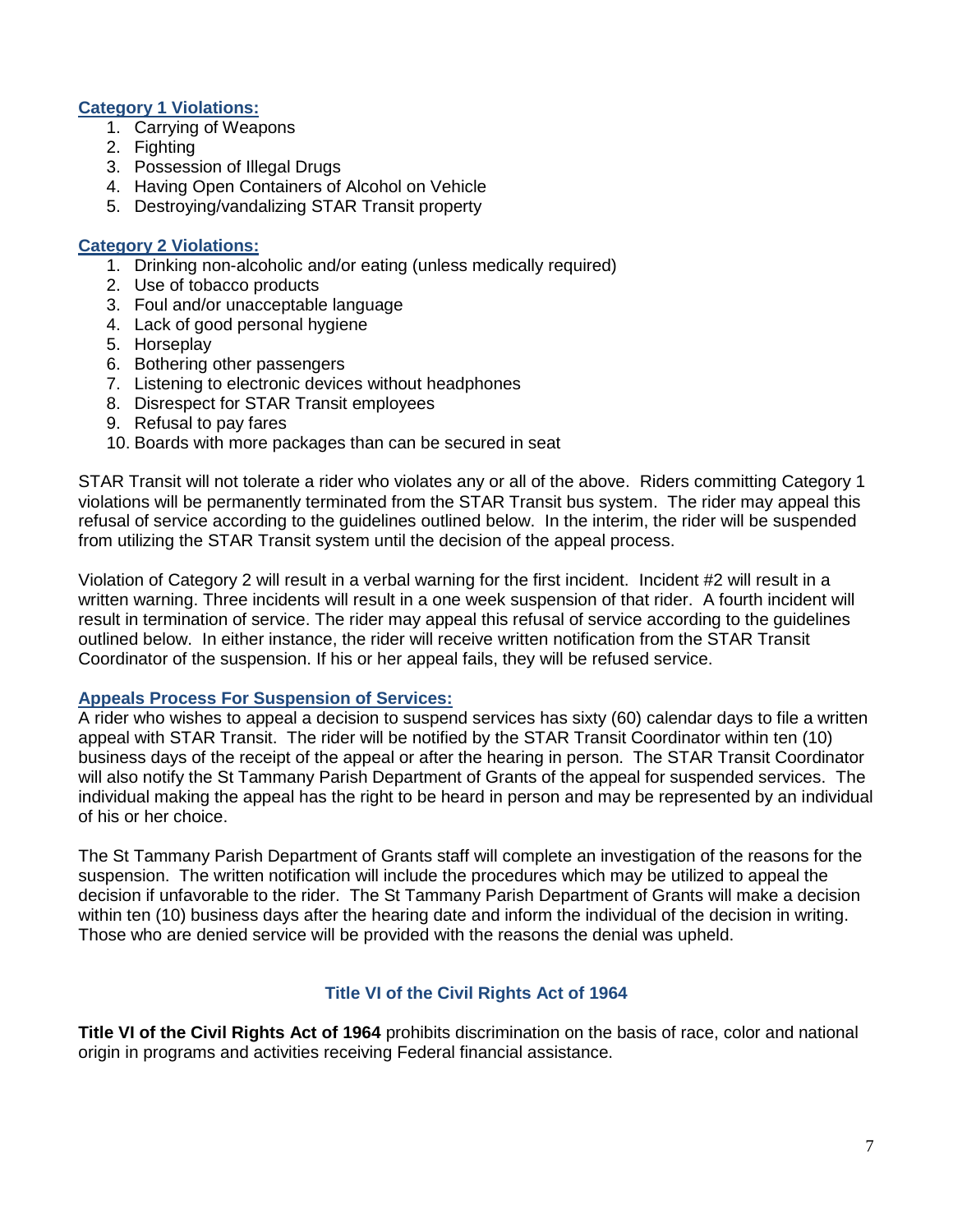STAR Transit is committed to ensuring that no person is excluded from participation in, or denied benefits of its transit services on the basis of race, color, or national origin, as protected by Title VI Federal Transit Administration (FTA) Circular 4702.1.

If you believe you have been subjected to discrimination under Title VI, you may file a complaint. For information on our nondiscrimination obligations or how to file a complaint, please contact COAST by any of the methods listed below.

## **MAILING ADDRESS: E-MAIL ADDRESS:**

St Tammany Council on Aging, Inc. – COAST [coast@coastseniors.org](mailto:coast@coastseniors.org) 72060 Ramos Ave Covington, LA 70433

## **BUSINESS PHONE: FAX NUMBER:**

(985) 892-0377 (985) 892-2014

*HOW TO FILE A WRITTEN COMPLAINT:*

- Complaints should be submitted in writing within 180 calendar days of the alleged incident. The complaint should include the following information:
	- 1. Your name, mailing address, and how to contact you (i.e., telephone number or email address)
	- 2. How, when, where and why you believe you were discriminated against. Include the location, names and contact information of any witnesses
	- 3. Other information that you deem significant
- Within fifteen working days, STAR Transit shall confirm receipt of the complaint and inform the complainant of the investigation process.
- Within sixty (60) days, should the complaint have merit, St Tammany Parish Government/STAR Transit shall commence an investigation of the alllegation(s). If the complaint is regarding discrimination, an investigation will determine whether there is a reason to believe that a failure to comply with Title VI of the Civil Rights Act of 1964 has occurred. In addition, the St Tammany Parish Transportation Administrator will render a recommendation for action in a report of findings or resolution.
- Within ninety (90) days, St Tammany Parish Government/STAR Transit Transportation Administrator will notify the Complainant in writing of the final decision reached, including the proposed disposition of the matter. If the Complainant is dissatisfied with the final decision rendered by the Grants Project Manager for Transit, he/she may file an appeal within ten (10) working days with the St. Tammany Parish Chief Administrative Officier (CAO). The CAO shall have thirty (30) days to review and render a written decision either to concur or deny the appeal.